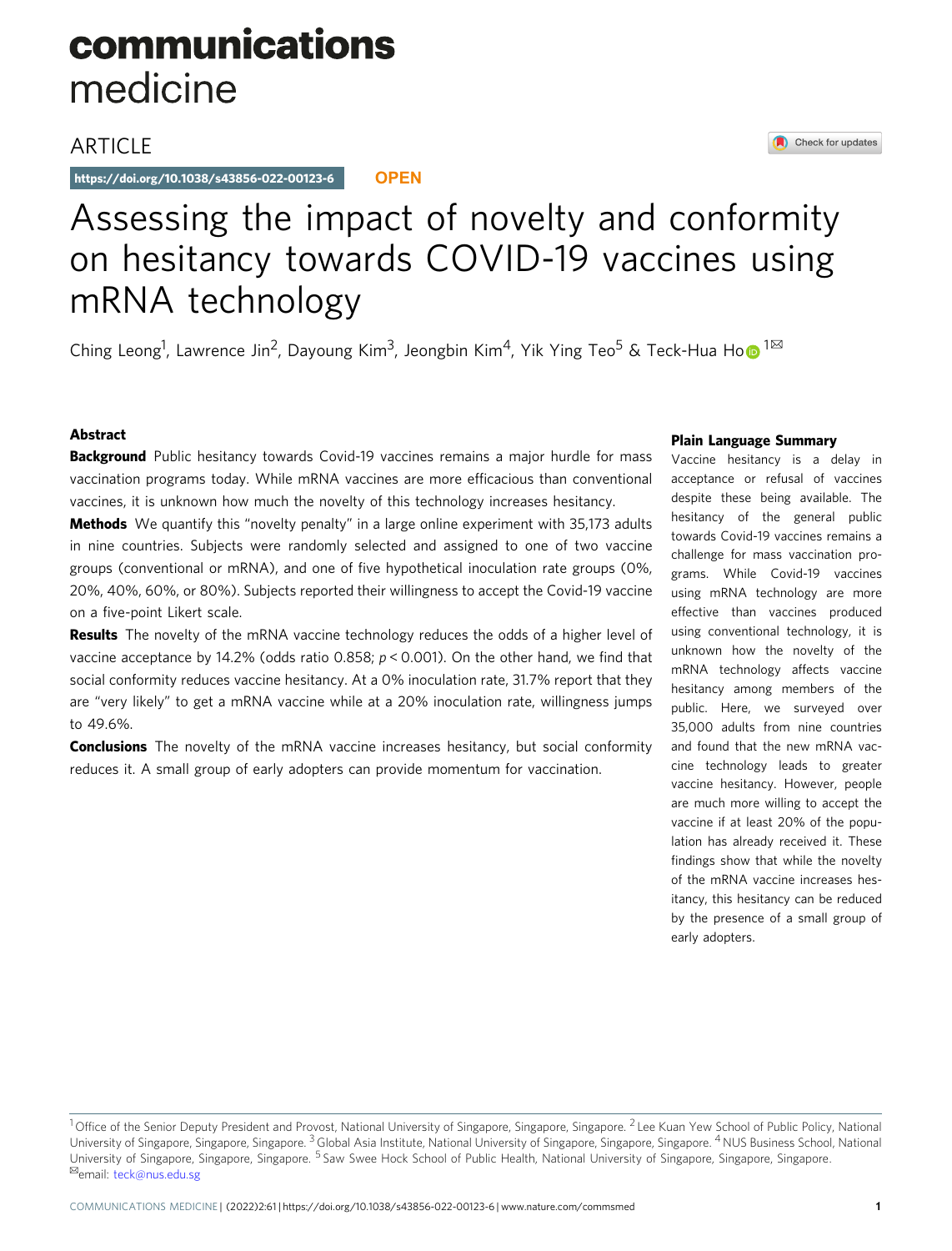ovid-19 has infected more than 235 million people and caused 4.8 million deaths worldwide<sup>1</sup>. The dominant public policy response has been to encourage mass vac-<br>cinations to allow habitance and the end of encourage mass v caused 4.8 million deaths worldwide[1.](#page-4-0) The dominant cinations to allow healthcare systems and economies to return to normalcy. At efficacy rates of between 60% and  $95\frac{2-4}{1}$  $95\frac{2-4}{1}$  $95\frac{2-4}{1}$ , the vaccination rate required is estimated to be as high as 84% to 90% of the population<sup>5</sup>.

New vaccines have always encountered some degree of hesitancy among members of the public – past research has demonstrated this effect for vaccines for HPV and the influenza A  $(H1N1)$  virus, for example<sup>[6](#page-5-0)–10</sup>. In the current pandemic, hesitancy towards vaccines for Covid-19 has been mapped across the world and remains a seemingly intractable obstacle in the fight against the pandemic $11-13$  $11-13$ . In a survey of 13,426 people in nineteen countries, only 47% reported that they "completely agree" with getting a Covid-19 vaccine<sup>[14](#page-5-0)</sup>. Indeed, in most countries, these levels of support were insufficient to meet the requirements for herd immunity<sup>[15](#page-5-0)</sup>.

Recent studies have identified several determinants for Covid-19 vaccine acceptance, for example, acceptance was lower among females, people with lower levels of education, and in Black communities $16-18$  $16-18$  $16-18$ . Vaccine acceptance is also influenced by the characteristics of the vaccine, such as efficacy, risk of serious side effects, the manufacturer, and the place of administration<sup>16</sup>.

Several recent studies investigated if people were more hesitant to get vaccines, which use novel, mRNA-based technology $19-21$  $19-21$ . Results have been mixed, with a few studies finding some level of hesitancy towards new vaccine technologies among health care workers<sup>19,20</sup>, while one other study found no significant difference in preference between conventional (weakened viral) and mRNA-based vaccines for Covid-19<sup>[21](#page-5-0)</sup>.

However, these studies were conducted prior to the approval and roll-out of Covid-19 vaccines to the public (which began with the approval of Pfizer-BioNTech's mRNA-based Covid-19 vaccine for emergency use in the United States of America on December 11, 2020). Public interest in mRNA vaccine technology jumped around the second week of December when the web search volume for "mRNA vaccine" increased more than 30 fold $22$ . The rise in interest was accompanied by substantial misinformation regarding the new vaccine technology<sup>23</sup>, which in turn significantly increased vaccine hesitancy<sup>24</sup>.

It is both urgent and important to add empirical heft to our understanding of public hesitancy towards conventional and mRNA vaccines for Covid-19 at a crucial moment when information about vaccines is spreading rapidly and many people have experienced receiving the vaccines.

This study has two main goals. The first is to determine the increased hesitancy towards novel mRNA vaccines after the vaccines were approved for public use. We do this by conducting a large-scale, global survey to investigate if there are differences in willingness to accept conventional and mRNA-based vaccines. We anticipate an increase in vaccine hesitancy due to the novelty of the mRNA vaccine technology, which we call a "novelty penalty." This term first coined by psychologists to refer to people's preference for familiar experiences over novel ones<sup>25</sup>.

Our second goal is to investigate forces that may reduce vaccine hesitancy. Previous research has shown that social conformity is useful in overcoming hesitancy towards novel science<sup>26</sup>. Hence, we examine how an individual's decision to accept the vaccine may be influenced by the decisions of others in the community. Specifically, would a person's willingness to get vaccinated increase dramatically if the person found out that many members of the community had already been vaccinated? What level of vaccination would be required to trigger this dramatic increase? Such bandwagon effects, if proven, will provide governments with a powerful policy instrument against the pandemic.

We find that the novelty of the mRNA vaccine technology reduces the odds of a higher level of vaccine acceptance by 14.2% (odds ratio 0.858;  $p < 0.001$ ). The magnitude of this "novelty penalty" varies across countries. We also find that social conformity reduces vaccine hesitancy. When no one in the country is vaccinated, only 31.7% of people responded that they are very likely to get an mRNA vaccine for Covid-19 and 35.1% a conventional vaccine. Upon learning that 20% of their peers have been vaccinated, the proportion jumps to 49.6% for an mRNA vaccine and 52.4% for a conventional vaccine. Above 20%, the proportion of people responding that they are very likely to receive the vaccine continues to increase, although more slowly. Our findings highlight the importance of early adopters to create momentum for vaccinations.

#### Methods

Experimental Design. Between February 3 and March 5, 2021, we surveyed 35,180 adults in nine of the most populated countries in the Americas (Brazil, Mexico, and the United States of America), Asia (China, India, and Indonesia) and Europe (Ger-many, Russia, and the United Kingdom)<sup>[27](#page-5-0)</sup>. Around 3900 subjects were recruited in each country. The survey implementation was administered by SurveyMonkey, a third-party survey company, and the recruitment of online subjects was conducted by one of SurveyMonkey's global panel partners. SurveyMonkey implemented its proprietary method of quota sampling to meet the age and gender distributions of each country's census. The only inclusion criterion was that the subjects had to be 18 years of age or older. The National University of Singapore's Institutional Review Board (NUS-IRB) granted the study (NUS-IRB-2020-733) an exemption from IRB review and from the need for informed consent, as it was deemed to be of minimal risk and did not involve the collection or use of any potentially sensitive data. Following best practice in the behavioral sciences, the study was also pre-registered at ClinicalTrials.gov (NCT04693689).

The survey asked about people's confidence in vaccines in general (based on four questions used in the Wellcome Global Monitor study<sup>28</sup>), and their willingness to receive a Covid-19 vaccine if it were provided for free. In addition, we examined the extent to which their willingness to receive a Covid-19 vaccine was influenced by two factors: the novelty of mRNA vaccine technology, and the hypothetical vaccine adoption rate in their country. All subjects were adults (aged 18 and above) and received a small amount of financial compensation for participating in the survey.

To study if Covid-19 vaccine acceptance is influenced first, by the type of technology, and second, by the vaccine adoption rate in the country, we implemented a  $2 \times 5$ , between-subjects randomized control trial (RCT) design. We provided a brief description of how conventional and mRNA-based vaccines work and then elicited the subjects' willingness to get vaccinated using two technologies (conventional or mRNA) under five hypothetical vaccine adoption rates (0%, 20%, 40%, 60%, or 80%). The full survey instrument is available in Supplementary Methods.

The key outcome of interest was the response to the question, "Suppose the [conventional/RNA] COVID-19 vaccine is endorsed by your Government, free, [but no one/and 20%/and 40%/and 60%/and 80% of people] in your country [has/have] received the vaccine. How likely are you to accept the vaccination?" Five answer choices were given ("Very likely," "Somewhat likely," "Neither likely nor unlikely," "Somewhat unlikely," "Very unlikely"). Use of the 5-point Likert scale was consistent with previous large-scale research on vaccine acceptance<sup>9,10,28</sup>. Prior research suggests that people usually only carry out the specific behavior in question if their intentions are at least mildly positive<sup>29</sup>. We therefore focused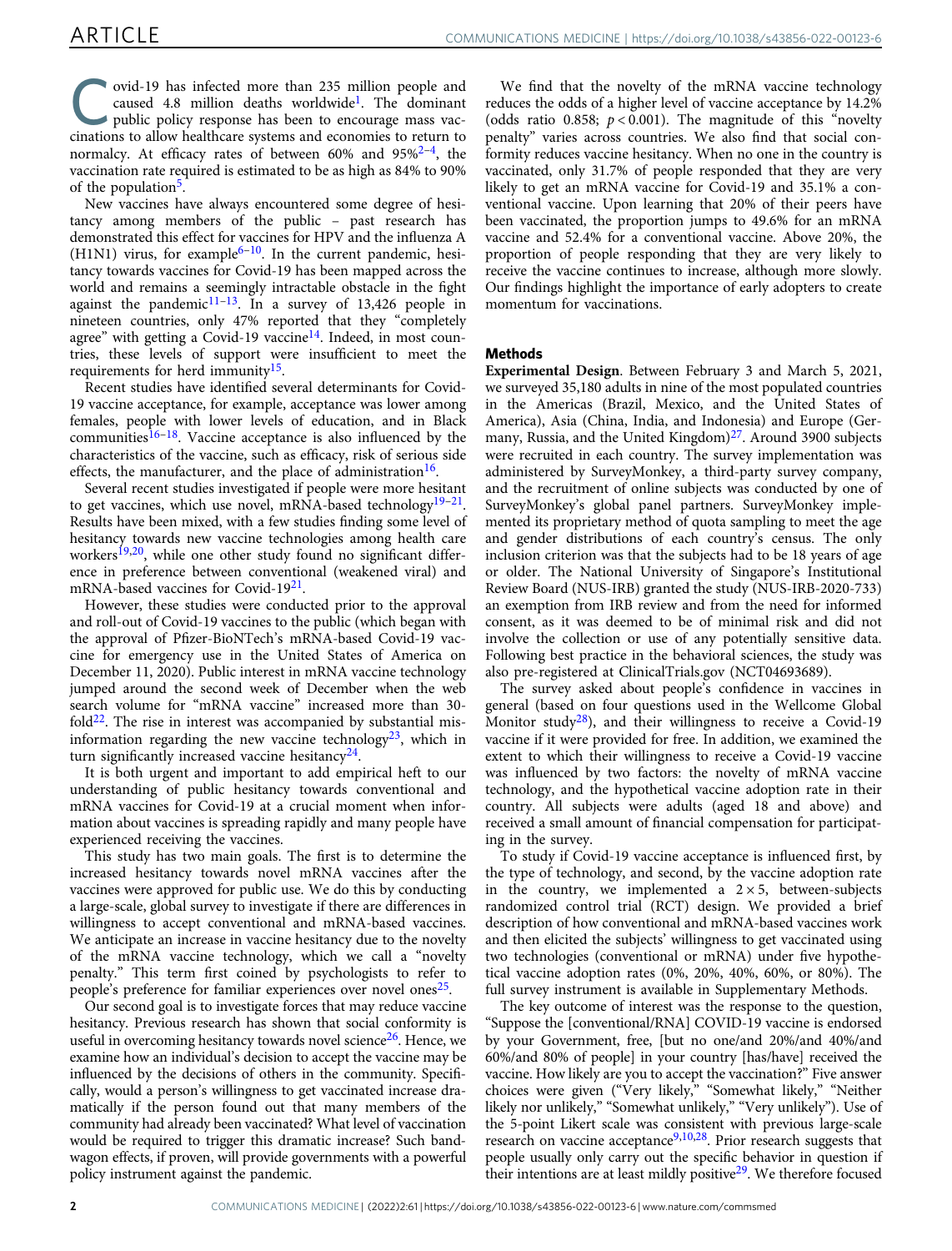on those "very likely" to accept the vaccine as a reliable predictor of actual vaccination rates. (In Supplementary Discussion, we report results using the proportion of people who reported that they were either "very likely" or "somewhat likely" to accept the vaccine. These results likely overstate the actual vaccination rate).

Statistics and Reproducibility. To test the "novelty penalty" hypothesis, we conducted a Kolmogorov-Smirnov test. This was done to detect whether there was a significant difference in the distribution of responses to the vaccine acceptance question regarding conventional and mRNA vaccines. In addition, we conducted a two-sample proportion test to check whether there is a difference in the proportion of respondents very likely to accept a conventional vaccine and those very likely to accept an mRNA vaccine.

To check whether there was an interaction between vaccine novelty and the adoption rate, we conducted a two-way analysis of variance (ANOVA). We also conducted a multivariate ordered logistic regression analysis to estimate the effects of vaccine novelty and the adoption rate on the odds of subjects having a higher level of vaccine hesitancy. All analyses were performed using Stata software version 13.0. The raw data is included as Supplementary Data  $1^{30}$  $1^{30}$  $1^{30}$ . The analytic code is included as Supplementary Data  $2^{30}$ .

Reporting summary. Further information on research design is available in the Nature Research Reporting Summary linked to this article.

#### Results

In total, 35,180 subjects responded to the survey. Seven responses were dropped due to invalid entries for age, leaving a final sample size of 35,173. Summary statistics of responses are shown in Supplementary Data 4. The average age of respondents was 39.2, and 50.0% of respondents were female. About 61.6% of respondents received more than 12 years of formal schooling.

First, we asked questions relating to general attitudes towards vaccines: 44.2% strongly agreed that vaccines are safe; 45.1% strongly agreed that vaccines are effective, and 59.6% strongly agreed that vaccines are important for children to take. 76.3% reported that it is very necessary for a friend's child to be vaccinated. There were no statistically significant differences in general attitudes towards vaccines among the 10 treatment groups.

However, there were significant differences in attitudes towards Covid-19 vaccines that use conventional vaccine technology versus those that use mRNA: 75.1% believed that a conventional vaccine should be entirely subsidized by the government compared to only 71.2% for an mRNA vaccine (two-sample proportions test;  $z = 8.375$ ,  $p < 0.001$ , Cohen's  $h = 0.089$ ).

Next, we asked three questions relating to subjects' willingness to accept Covid-19 vaccines. First, we asked for the likelihood of Covid-19 vaccine acceptance before showing a hypothetical adoption rate in the country; second, we asked the same question after randomly showing one of five hypothetical adoption rates in the country (0%, 20%, 40%, 60%, 80%); and finally, we asked the likelihood of subjects recommending getting a Covid-19 vaccine to their loved ones.

To the first question (asked prior to being shown an adoption rate), 58.7% of respondents said they were very likely to accept a conventional vaccine for Covid-19, compared to 52.7% for an mRNA vaccine (two-sample proportions test;  $z = 11.274$ ,  $p < 0.001$ , Cohen's  $h = 0.120$ ). The difference of six percentage points is statistically significant.

To the second question (asked after being shown a hypothetical adoption rate; this question is the main dependent variable of interest), on average, 52.1% reported that they were very likely to accept a conventional vaccine for Covid-19, compared to 48.7% for an mRNA vaccine (two-sample proportions test;  $z = 6.430$ ,  $p < 0.001$ , Cohen's  $h = 0.069$  The 3.4 percentage-point difference, while statistically significant, is smaller in magnitude compared to the first question. (It is likely that this smaller magnitude is due to the implicit assumption in the first question that there is already some level of adoption within the country).

A two-way analysis of variance (ANOVA) was conducted to test a potential interaction effect between the vaccine technology and the vaccine adoption rate in each country. There was a significant difference in the proportion of people very likely to get vaccinated, between mRNA vaccines and conventional vaccines  $(F(1,35163) = 41.64, p < 0.001)$ , as well as among adoption rates  $(F(4,35163) = 288.42, p < 0.001)$ . There was no interaction effect between the two treatment variables  $(F(4,35163) = 0.07,$  $p = 0.990$ ).

To the third question, 50.4% said they were very likely to recommend getting a conventional Covid-19 vaccine to their loved ones, compared to 46.6% for an mRNA vaccine (twosample proportions test;  $z = 6.985$ ,  $p < 0.001$ , Cohen's  $h = 0.075$ ).

Figure 1 shows the distribution of responses to the Covid-19 vaccine acceptance question (the second of the three questions above). The two distributions are significantly different from each other (Kolmogorov-Smirnov test;  $\overline{D} = 0.034$ ,  $p < 0.001$ ). A total of 79.5% indicated that they were "very likely" and "somewhat likely" to accept a conventional Covid-19 vaccine compared to 77.0% for an mRNA vaccine (two-sample proportions test;  $z = 5.584$ ,  $p < 0.001$ , Cohen's  $h = 0.060$ ). We find smaller differences between adopting mRNA and conventional vaccines when we total "very likely" and "somewhat likely" and use the sum as a predictor of actual vaccination rates.

The respondents' acceptance of a Covid-19 vaccine was also positively correlated with their attitudes towards vaccines in general. The correlation between Covid-19 vaccine acceptance and strong agreement that (1) vaccines are "safe" was 0.422  $(p < 0.001)$ ; (2) vaccines are "effective" was 0.393 ( $p < 0.001$ ); (3)



Fig. 1 The distribution (box and whisker plots) of responses, by vaccine type, to the question "Suppose the [conventional/RNA] Covid-19 vaccine is endorsed by your Government, free, [but no one/and 20%/ and 40%/and 60%/and 80% of people] in your country [has/have] received the vaccine. How likely are you to accept the vaccination?" Boxes indicate median and interquartile range (IQR) with the red dot specifying median value, and whiskers indicate range (data within 1.5\*IQR). Conventional vaccine  $n = 17,527$  responses; mRNA vaccine  $n = 17,646$  responses. The source dataset for the figure can be found in Supplementary Data 1.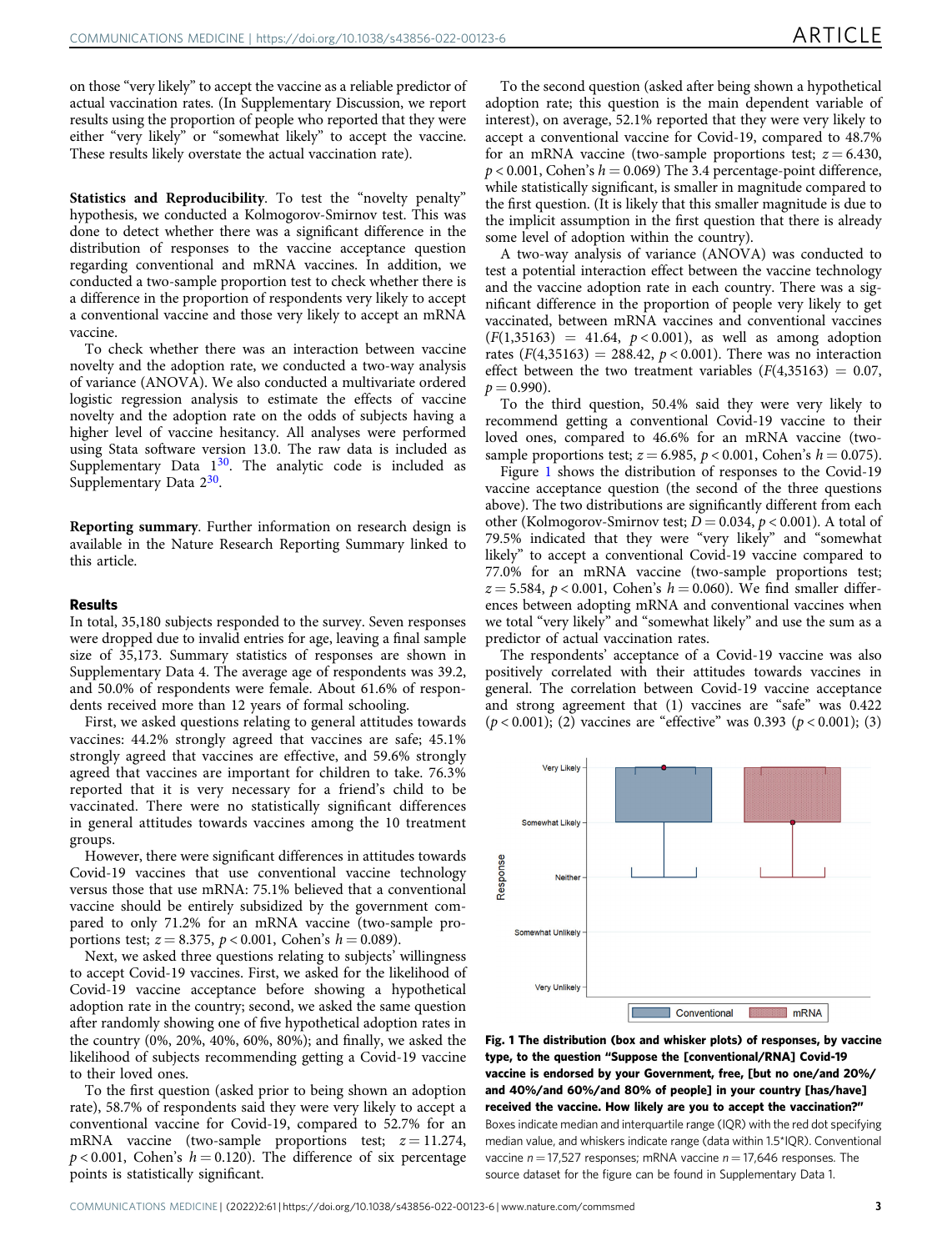

Fig. 2 The distribution (box and whisker plots) of responses, by vaccine type and adoption rate, to the question "Suppose the [conventional/ RNA] Covid-19 vaccine is endorsed by your Government, free, [but no one/and 20%/and 40%/and 60%/and 80% of people] in your country [has/have] received the vaccine. How likely are you to accept the **vaccination?"** Boxes indicate median and interquartile range (IQR) with the red dot specifying median value, and whiskers indicate range (data within 1.5\*IQR). Conventional vaccine  $n = 17,527$  responses (0% adoption rate  $n = 3,488$  responses, 20%  $n = 3,551$  responses, 40%  $n = 3,620$  responses, 60%  $n = 3,488$  responses, 80%  $n = 3,380$  responses); mRNA vaccine  $n = 17,646$  responses (0% adoption rate  $n = 3,548$  responses, 20%

 $n = 3,648$  responses, 40%  $n = 3,520$  responses, 60%  $n = 3,514$  responses, 80%  $n = 3.416$  responses). The source dataset for the figure can be found in Supplementary Data 1.

vaccines are "important for children to have" was 0.372  $(p < 0.001)$ ; and (4) it is "necessary for your friend to vaccinate their child" was  $0.368$  ( $p < 0.001$ ). The positive relationship between Covid-19 vaccine acceptance and general attitudes towards vaccines was also observed in each country (Supplementary Fig. 1).

We find that a small group of early adopters can significantly boost people's willingness to get vaccinated (Fig. 2). When the vaccine adoption rate is zero, 35.1% of people responded that they are very likely to get a conventional vaccine and 31.7% an mRNA vaccine. At a 20% adoption rate, the proportion jumps to 52.4% for a conventional vaccine, and 49.6% for an mRNA vaccine. The relationship between the adoption rate and vaccine acceptance remains positive beyond a 20% adoption rate, but the increase is more gradual. At an 80% adoption rate, 60.8% are very likely to get a conventional vaccine and 57.3% an mRNA vaccine. This pattern was similar for all the countries surveyed.

We estimate a multivariate ordered logistic regression model to test for the effects of the two key independent variables of interest – novelty of the mRNA vaccine technology and the vaccine adoption rate – on the respondents' odds of having a higher level of vaccine acceptance. The dependent variable is vaccine acceptance, which takes on five values from 0 ("Very unlikely") to 4 ("Very likely"). The independent variables include an indicator for mRNA vaccine technology, indicators for vaccine adoption rates (20%, 40%, 60%, 80%; baseline is 0%), as well as the respondent's gender (male, female, other), age (in years), years of schooling (7–9, 10–12, >12; baseline is  $\leq$  6), and country of residence (the baseline is the USA).

The results are shown in Table 1. The estimated coefficient for mRNA indicator is −0.153 (odds ratio 0.858, p < 0.001), implying that the novel vaccine technology reduces the odds by 14.2%. The estimate is highly statistically significant. Consistent with our earlier findings (Fig. 2), we observe a large and significant increase

Table 1 Ordered Logistic Regression Results.

| mRNA                                     | acceptance<br>$-0.153***$ (0.021) [OR=0.858] |
|------------------------------------------|----------------------------------------------|
|                                          |                                              |
| Adoption rate (Baseline: 0%)<br>20%      | $0.842***$ (0.032) $TOR = 2.3211$            |
| 40%                                      | $0.948***$ (0.032) [OR=2.581]                |
| 60%                                      | 1.024*** (0.032) [OR=2.784]                  |
| 80%                                      | 1.186*** (0.033) [OR=3.276]                  |
| Female                                   | $-0.278***$ (0.021) [OR=0.758]               |
| Age                                      | $0.015***$ (0.001) [OR=1.016]                |
| Years of schooling (Baseline: $\leq 6$ ) |                                              |
| $7 - 9$                                  | $-0.056$ (0.053) [OR=0.945]                  |
| $10 - 12$                                | $-0.067$ (0.044) $\text{TOR} = 0.9351$       |
| $>12$                                    | $0.177***$ (0.041) $TOR=1.1931$              |
| Country (Baseline: USA)                  |                                              |
| Brazil                                   | 1.024*** (0.047) [OR=2.784]                  |
| China                                    | $0.818***$ (0.045) $TOR = 2.2661$            |
| Germany                                  | 0.038 (0.044) [OR=1.039]                     |
| India                                    | $0.810***$ (0.044) [OR=2.247]                |
| Indonesia                                | $0.718***$ (0.046) [OR=2.049]                |
| Mexico                                   | 1.099*** (0.047) [OR=3.002]                  |
| Russia                                   | $-0.617***$ (0.044) [OR=0.540]               |
| UK                                       | $0.619***$ (0.045) [OR=1.856]                |
| Pseudo $R^2$                             | 0.051                                        |
| Observations                             | 35.173                                       |

in vaccine acceptance when the adoption rate moves from 0% to 20% (odds ratio 2.321,  $p < 0.001$ ), but beyond 20%, the increases are more gradual. The results suggest the importance of early adopters in creating momentum for vaccination rates.

We also observe significant differences in vaccine acceptance levels across the respondents' demographic variables. On average, females have lower vaccine acceptance levels (odds ratio 0.758,  $p < 0.001$ ). There is also a positive relationship between age and the willingness to accept the Covid-19 vaccine (odds ratio 1.016,  $p$  < 0.001). On average, each additional year of age was associated with 1.6% increase in the odds of higher vaccine acceptance, holding other covariates constant in the model. This is consistent with previous findings<sup>16</sup>, and may be due to the vulnerability of older subjects to the disease (see Supplementary Fig. 2 for the distribution of responses by age group). Education also mattered; subjects with more than 12 years of education had significantly higher odds compared to others (vs. baseline group of under 6 years of education: the odds ratio is 1.193,  $p < 0.001$ ; vs. 7–9 years of education:  $p < 0.001$ ; vs. 10-12 years of education:  $p < 0.001$ ) (see Supplementary Fig. 3 for the distribution of responses by years of schooling).

There were significant differences in vaccine acceptance across the nine countries. Subjects in Mexico exhibited the highest level of vaccine acceptance, with three times the odds compared to the United States (odds ratio 3.002,  $p < 0.001$ ), followed by Brazil (odds ratio 2.784,  $p < 0.001$ ), China (odds ratio 2.266,  $p < 0.001$ ), India (odds ratio 2.247, p < 0.001), Indonesia (odds ratio 2.049,  $p$  < 0.001), UK (odds ratio 1.856,  $p$  < 0.001), and Germany (odds ratio 1.039,  $p = 0.384$ ). Russia had the lowest odds among the nine countries, 46.0% less than the United States (odds ratio 0.540,  $p < 0.001$ ).

When we focus on the subjects who are very likely to accept the vaccine, the highest proportions were observed in Brazil, Mexico, the UK, India, and Indonesia. In Brazil, 64.2% were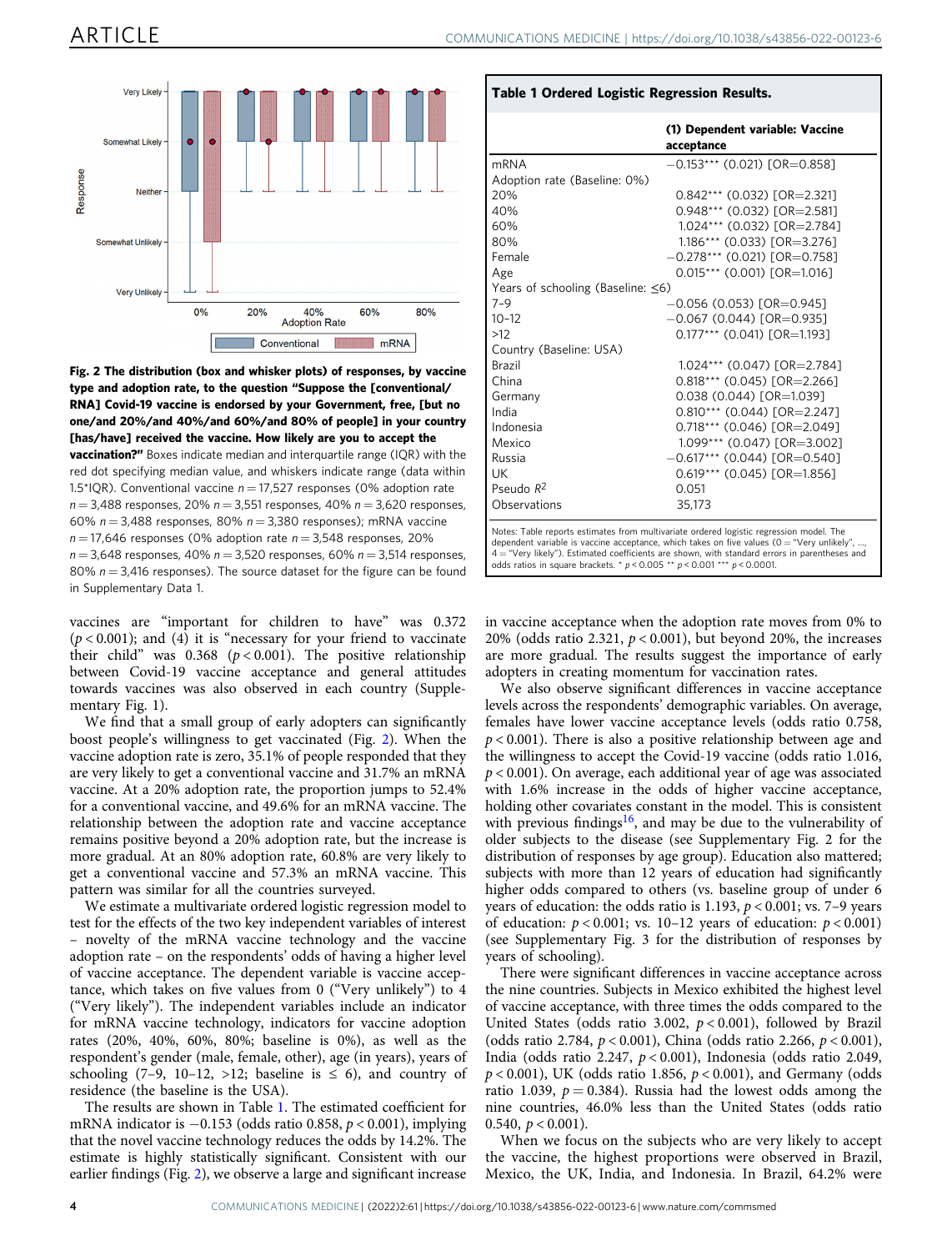<span id="page-4-0"></span>very likely to accept a conventional vaccine and 58.8% an mRNA vaccine. In Mexico, the results were 61.9% for a conventional vaccine and 59.7% for an mRNA vaccine. In the UK, the results were 58.0% for a conventional vaccine and 54.0% for an mRNA vaccine. In India, the results were 54.9% for a conventional vaccine and 52.0% for an mRNA vaccine. And in Indonesia the results were 55.1% for a conventional vaccine and 51.0% for an mRNA vaccine.

The lowest vaccine acceptance was observed in Russia, Germany, the USA, and China. In Russia, only 31.1% were very likely to accept a conventional vaccine for Covid-19, and 26.3% an mRNA vaccine. In Germany, the results were 43.1% for a conventional vaccine and 40.5% for an mRNA vaccine. In the United States, the results were 46.6% for a conventional vaccine and 43.9% for an mRNA vaccine. And in China, the results were 53.2% for a conventional vaccine and 50.9% for an mRNA vaccine. Supplementary Data 5 provides a full breakdown of the attitudes towards conventional and mRNA vaccines for each country.

We found no significant difference in the magnitude of the novelty penalty across gender, age, and the adoption rate in the country (Supplementary Data 6). We observe heterogeneity in the magnitude of the novelty penalty across the nine countries. The novelty penalty was largest in Russia, where it was found that the novelty of the technology reduces the odds of higher vaccine acceptance by 24.2% (with respect to the acceptance rate for conventional vaccines in that country) (odds ratio 0.758,  $p < 0.001$ ), followed by Brazil (odds ratio 0.776,  $p < 0.001$ ), the UK (odds ratio 0.843,  $p = 0.008$ ), the USA (odds ratio 0.852,  $p = 0.011$ ), Indonesia (odds ratio 0.864,  $p = 0.020$ ) and China (odds ratio 0.880,  $p = 0.033$ ). The smallest novelty penalty was observed in Mexico (odds ratio 0.962,  $p = 0.557$ ), India (odds ratio 0.903,  $p = 0.066$ ) and Germany (odds ratio 0.891,  $p = 0.054$ ). Supplementary Table 1 provides p-values for the difference in novelty penalty between countries.

We also investigated whether the novelty penalty was associated with how severe the outbreak is locally. We used three proxies for the outbreak severity: the cumulative number of Covid-19 cases per population (Supplementary Fig. 4A), the case-fatality ratio (Supplementary Fig. 4B), and the cumulative number of Covid-19 deaths per 10,000 population (Supplementary Fig. 4C). We found no association between the novelty penalty and outbreak severity, as measured by the three proxies (Supplementary Data 3).

#### **Discussion**

Our study is among the very few large global surveys conducted immediately after vaccination drives began in the current pandemic. We empirically estimate increased public hesitancy towards novel mRNA vaccines compared to conventional vaccines. Of the 35,173 respondents, 52.1% said they were "very likely" to get a conventional vaccine, compared to 48.7% for an mRNA vaccine. The novelty penalty of three percentage points is highly statistically significant. In a multivariate analysis, we find that the novelty of the mRNA vaccine technology reduces the odds of having a higher level of vaccine acceptance by 14.2%.

We find evidence of the impact of conformity in people's willingness to get vaccinated. Upon learning that 20% of their peers (instead of 0%) have been vaccinated, a significantly larger proportion of people indicated that they were "very likely" to get vaccinated. Above 20%, the proportion of people continues to increase, albeit more slowly. At an 80% adoption rate, 60.8% of people indicated they were "very likely" to get for a conventional vaccine and 57.3% indicated the same for an mRNA vaccine. Hence, social conformity is one way to reduce vaccine hesitancy.

There is, however, no interaction effect between conformity and the novelty penalty – that is, conformity does not reduce the novelty penalty, and even at an 80% uptake level, there remains a significant penalty.

Our findings suggest that herd immunity achieved through vaccinations is likely to be regional for two reasons. First, our study shows that the overall proportion of people indicating they are "very likely" to get vaccinated is around 50%, well below the 84% to 90% level needed for herd immunity. However, our study was conducted at the start of vaccination programs when people were still cautious about vaccines. Now that the programs have proven highly successful, especially in developed countries, we expect a significant increase in the proportion of people "very likely" to get vaccinated. Second, our study shows that the difference between people's willingness to get the mRNA vaccine is only 3.4% lower than their willingness to get the conventional vaccine. Given the much higher level of efficacy of an mRNA vaccine (94–95%) when compared to a conventional vaccine (below 70%), herd immunity achieved through vaccinations may be more likely in countries offering an mRNA vaccine  $2-4$ .

Our study bears three limitations. First, the degree of the novelty penalty observed in our survey was likely influenced by the way we described vaccine technologies to the respondents. In designing the survey, we reviewed scientific publications on Covid-19 to ensure that our written communications to the subjects were concise, accurate and objective. However, we recognize that different descriptions of the vaccines can elicit different responses. One area for future research may be to investigate how different descriptions and framing (e.g., written with more or less emotional language) may influence the level of the novelty penalty. Second, we have little empirical evidence on how survey responses translate into actual vaccine take-up behavior. In our study, we focused on the "very likely" responses as a conservative predictor of actual vaccine uptake rates. Future research can examine how different response categories map to actual vaccination behavior. Third, we measure vaccine hesitancy when vaccination programs had just started. Ideally, one would want to measure vaccine hesitancy across time as more information on the vaccine becomes available. Such a panel study would be costly but a worthy endeavor as governments prepare for the next pandemic.

#### Data availability

All the datasets, including the source data, have been deposited in OSFHome and can be accessed without restriction at <https://osf.io/6fuvp><sup>[30](#page-5-0)</sup>. The raw data are available as Supplementary Data 1. The data for supplementary figure 4 are available as Supplementary Data 3. The summary statistics are available as Supplementary Data 4. The data on attitudes towards conventional and mRNA vaccines are available as Supplementary Data 5. And the data on the heterogeneity of the novelty penalty across demographics are available as Supplementary Data 6.

#### Code availability

The code to analyse the data has been deposited in OSFHome and can be accessed without restriction at <https://osf.io/6fuvp><sup>[30](#page-5-0)</sup>

Received: 28 April 2021; Accepted: 4 May 2022; Published online: 31 May 2022

#### References

- 1. Coronavirus Pandemic. Worldometer, 2021. [\(https://www.worldometers.info/](https://www.worldometers.info/coronavirus/) [coronavirus/.](https://www.worldometers.info/coronavirus/) Accessed on October 2, 2021).
- 2. Polack, F. P. et al. Safety and efficacy of the BNT162b2 mRNA Covid-19 vaccine. N. Engl. J. Med. 383, 2,603–2,615 (2020).